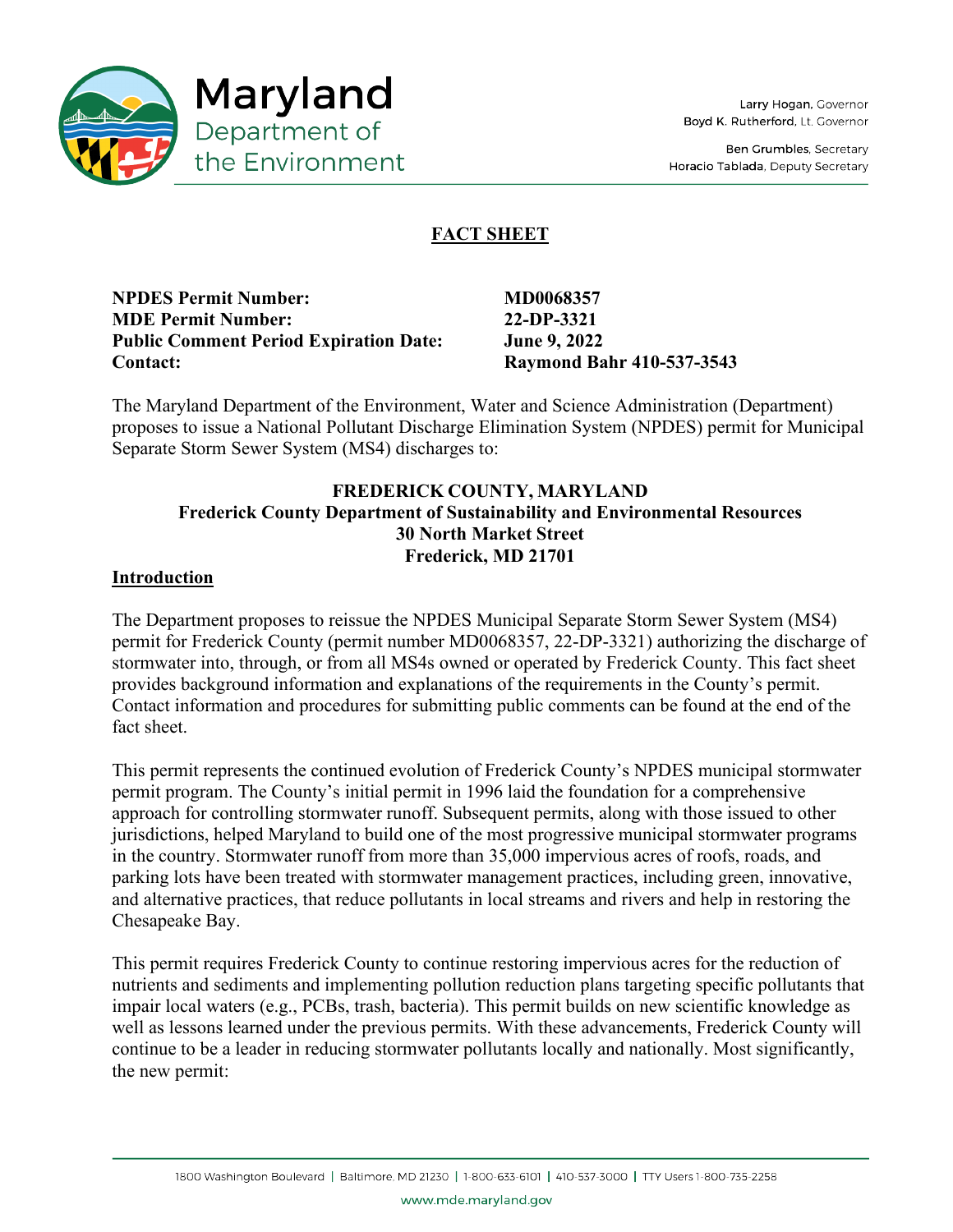- Incorporates Frederick County's implementation of stormwater best management practices (BMPs) for impervious acre restoration using the County's total maximum daily load (TMDL) restoration plans and BMP implementation strategy;
- Establishes annual impervious acre restoration benchmarks throughout the five-year permit term;
- Provides incentives to implement green stormwater infrastructure to increase the use of natural filters and BMPs that provide a climate resiliency co-benefit;
- Strengthens the illicit discharge detection and elimination (IDDE) program by requiring the permittee to submit a process to prioritize the selection of outfalls for field screening and a plan and schedule for screening outfalls to the Department for review and approval;
- Requires IDDE coordination with other MS4s for conducting cross-jurisdictional investigations to track and respond to the source of an illicit discharge;
- Increases the use of good housekeeping and pollution prevention plans for additional Countyowned properties to have a greater impact on stormwater prevention at key industrial areas;
- Improves winter management of deicing and anti-icing materials to further reduce chlorides, a pollutant of emerging concern;
- Leverages monitoring resources by providing the County the opportunity to participate in a pooled monitoring program;
- Utilizes the *Accounting for Stormwater Wasteload Allocations and Impervious Acres Treated, Guidance for National Pollutant Discharge Elimination System Stormwater Permits* (2021 Accounting Guidance), which incorporates the Phase 6 Chesapeake Bay Watershed Model, new and updated BMPs approved by the Chesapeake Bay Program (CBP) expert panels, and nutrient trading. The 2021 Accounting Guidance is accessible via the web link here:

[https://mde.maryland.gov/programs/Water/StormwaterManagementProgram/Documents/Fin](https://mde.maryland.gov/programs/Water/StormwaterManagementProgram/Documents/Final%20Determination%20Dox%20N5%202021/MS4%20Accounting%20Guidance%20FINAL%2011%2005%202021.pdf) [al%20Determination%20Dox%20N5%202021/MS4%20Accounting%20Guidance%20FINA](https://mde.maryland.gov/programs/Water/StormwaterManagementProgram/Documents/Final%20Determination%20Dox%20N5%202021/MS4%20Accounting%20Guidance%20FINAL%2011%2005%202021.pdf) [L%2011%2005%202021.pdf;](https://mde.maryland.gov/programs/Water/StormwaterManagementProgram/Documents/Final%20Determination%20Dox%20N5%202021/MS4%20Accounting%20Guidance%20FINAL%2011%2005%202021.pdf) and

● Requires trading credits acquired to meet the previous permit term's impervious acre restoration to be replaced with 708.1 impervious acre credits by the end of this permit term.

Successful implementation of the permit is in part dependent upon the County administration of well-established State stormwater programs. Maryland has a long history of developing statewide programs to reduce stormwater pollution that focus on protecting and restoring local water quality and the Chesapeake Bay. Maryland was one of the first in the nation to pass its Erosion and Sediment Control Law in 1970 for the control of stormwater runoff from construction sites. Numerous updates to the law and corresponding regulations over the years have added new and more stringent practices, better designs, more volume management, and more flexibility in implementation of controls for greater protection of Maryland's water resources.

The State's Stormwater Management Law, passed in 1982, requires the implementation of BMPs in order to maintain after development, as nearly as possible, the pre-development runoff conditions. Over the years, this program has undergone significant revisions and enhancements, including the Stormwater Management Act of 2007 (Act), which introduced for the first time, environmental site design (ESD) to the maximum extent practicable (MEP) on all new development and redevelopment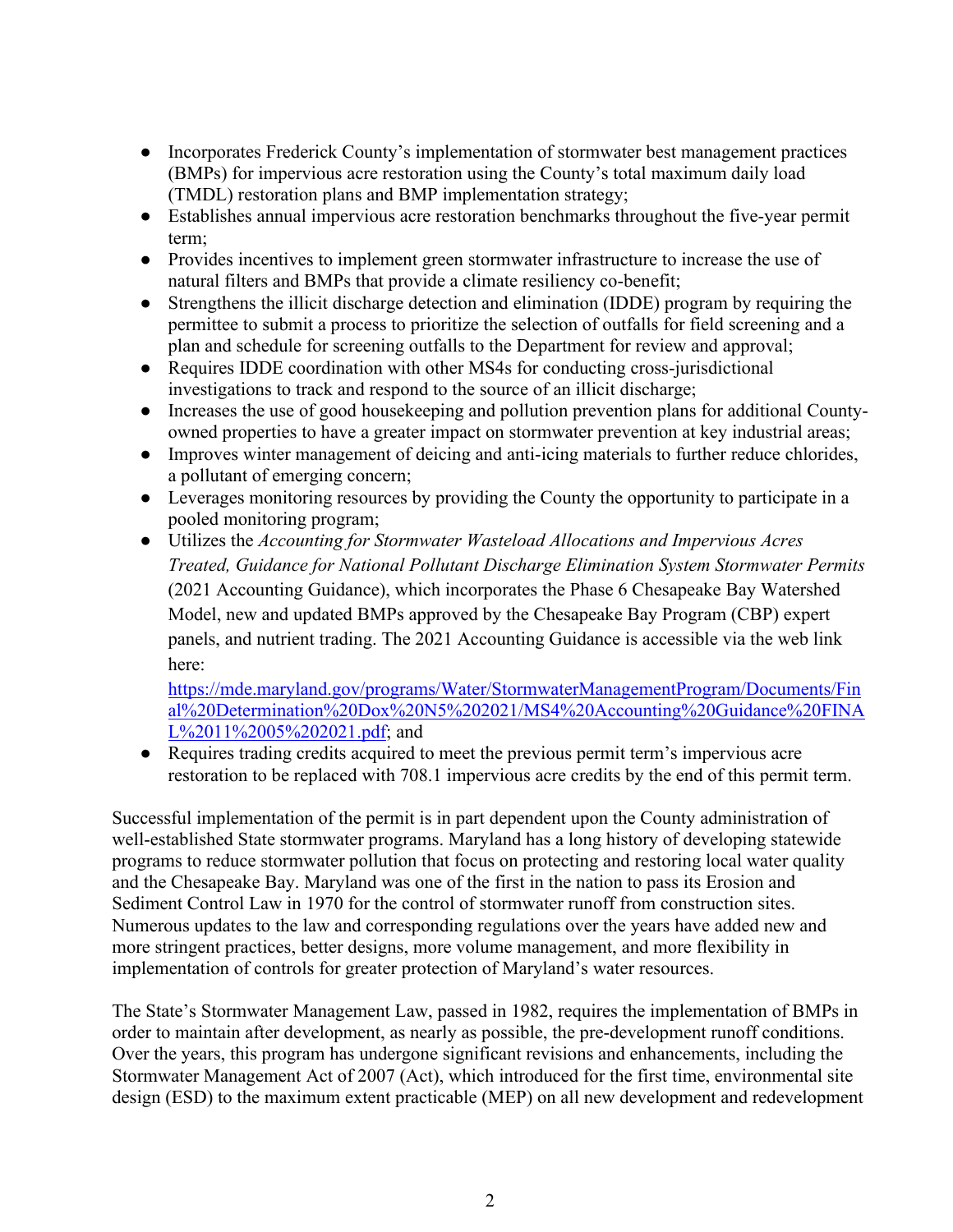projects. The approach focuses on using natural drainage patterns and vegetation, and non-structural and small-scale practices (e.g., green infrastructure, low impact development, runoff reduction) that more effectively manage stormwater runoff at its source rather than the use of larger practices like retention ponds.

#### **Permit Authority**

According to 40 Code of Federal Regulations (CFR) §122.26, owners or operators of large and medium MS4s must obtain an NPDES MS4 permit. In Maryland, this permit is a State permit subject to federal and State regulations. The Clean Water Act (CWA) and federal regulations provide the federal permit requirements. The Annotated Code of Maryland, Environment Article, Code of Maryland Regulations (COMAR), and policies and guidelines of the Department provide the State permitting requirements.

#### **Permit History**

Frederick County is classified as a medium MS4. The County's initial NPDES MS4 permit was issued in 1996, and reissued in 2002, and 2014. The County's initial permit laid the foundation for a comprehensive approach to controlling stormwater runoff. This was done by inventorying and mapping storm drain system infrastructure; identifying sources of pollution; monitoring storm events to evaluate chemical, biological, and physical stream responses; and enhancing existing management programs as well as establishing new ones.

During the second permit, the County evaluated urban runoff and water quality; prioritized watersheds in order to perform more detailed analyses and guide management implementation; and began to restore existing impervious areas. During the County's third permit term, extensive restoration efforts continued, and technologies were implemented for new and redevelopment projects that incorporated ESD to the MEP. Furthermore, the County began the development and implementation of plans to address stormwater wasteload allocations (WLAs) established under U.S. Environmental Protection Agency (EPA) approved or established TMDL estimates.

This permit represents another step forward for Frederick County's NPDES municipal stormwater program and continues a long history when it comes to stormwater management. The County implemented a stormwater management program in 1984 that enabled the County to enter into the MS4 permitting program with practices in place. Frederick County proposed a robust portfolio of programmatic, upland, and in-stream BMPs for this permit term, continuing its leadership by providing its citizens with healthier streams and helping the State to meet its Chesapeake Bay nutrient reduction goals.

#### **Regulated Permit Area**

EPA defines "municipal separate storm sewer system" as "…a conveyance or system of conveyances (including roads with drainage systems, municipal streets, catch basins, curbs, gutters, ditches, human-made channels, or storm drains): (i) Owned or operated by a State, city, town, borough, county, parish, district, association, or other public body…having jurisdiction over disposal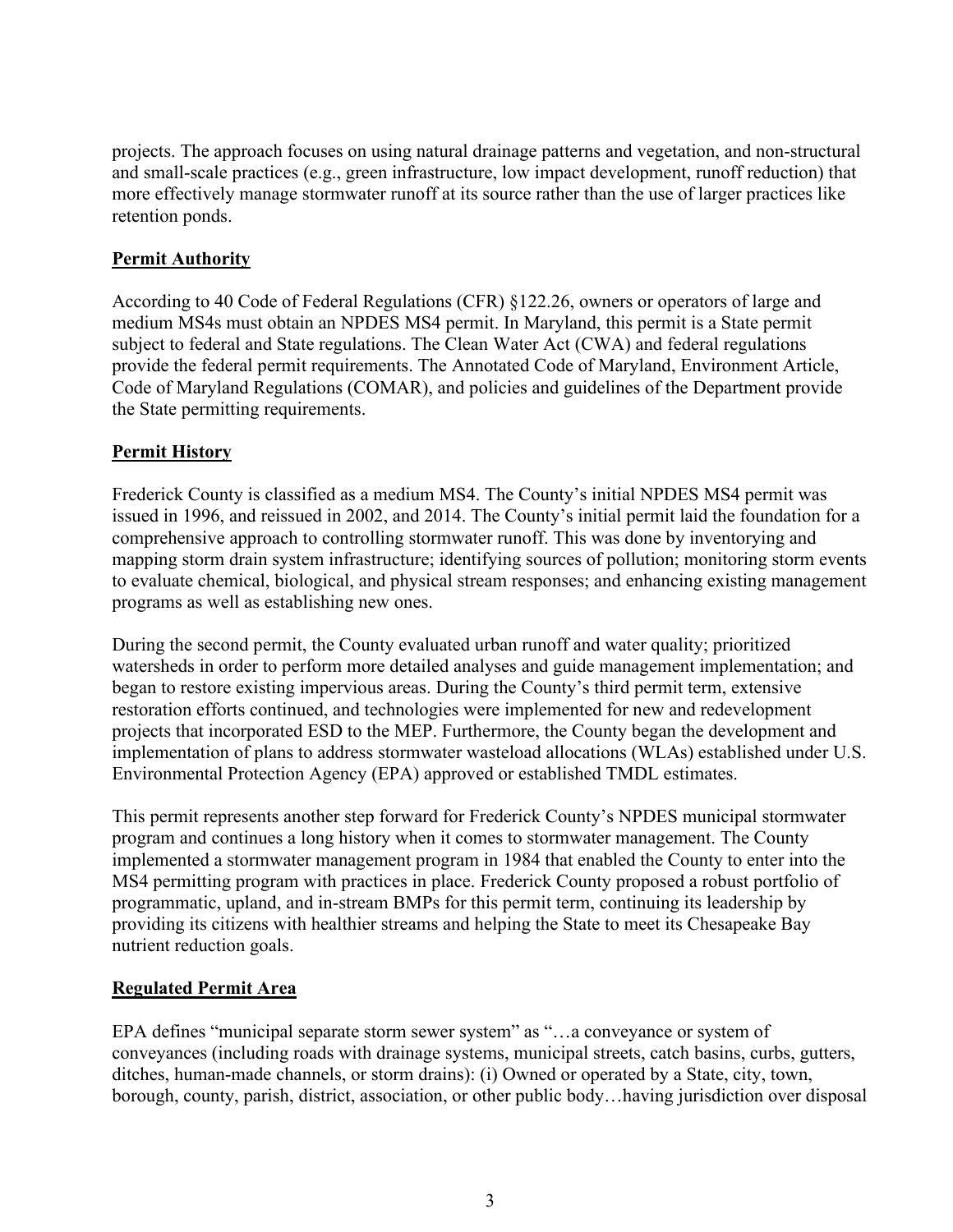of sewage, industrial wastes, storm water, or other wastes…; (ii) Designed or used for collecting or conveying storm water;" [40 CFR §122.26(b)(8)]. Under this definition, anywhere that a regulated jurisdiction "owns or operates" infrastructure that conveys runoff is covered under this NPDES MS4 permit.

The federal CWA amendments under 33 U.S.C. § 1342(p)(3)(B) adopt a flexible framework for permitting MS4 discharges in order to effectively control pollutants and improve water quality. Accordingly, the CWA specifies that permits for discharges from MS4s:

- May be issued on a system- or jurisdiction-wide basis;
- Shall include a requirement to effectively prohibit non-stormwater discharges into the storm sewers; and
- Shall require controls to reduce the discharge of pollutants to the maximum extent practicable, including management practices, control techniques and system, design and engineering methods, and such other provisions as the Administrator or the State determines appropriate for the control of such pollutants.

In addition, 40 CFR  $\S 122.26(a)(1)(v)$ , specifies that permit coverage may be granted on a systemwide or jurisdiction-wide basis to include areas where jurisdictions have control over land use decisions (see also 55 FR 48043 and 81 FR 89320). In accordance with this flexible permitting approach established under federal regulations and the CWA, the Department's regulatory framework for issuing MS4 permits is based on jurisdiction-wide coverage. This approach is consistent with the fact that specific permit provisions, such as erosion and sediment control and stormwater management programs, are administered under State statute as county-wide requirements (see the Environment Article, §4-103 and §4-202, Annotated Code of Maryland; and COMAR 26.17.02.01 and .02). As an example, private development requires the County's approval for erosion and sediment control and stormwater management, and is subsequently inspected, maintained, and enforced under local authority. The County also owns or operates a road system that extends throughout the entire County and generates stormwater discharges. Therefore, the Department defines the regulated permit area as jurisdiction-wide in order to most effectively meet the goals and requirements under the CWA and thus, considers all provisions of this permit to apply to the geographic area of the County.

### **Stormwater System in Frederick County**

Frederick County's population continues to expand, from 233,385 in 2010 to an estimated 271,717 in 2020, according to the United States Department of Commerce's Census information, which means that the stormwater system continues to expand as it captures, treats, and conveys runoff from more areas. Frederick County covers an area of 660 square miles and has approximately 816 "minor" outfalls and 796 "major" outfalls. Major outfalls are defined by 40 CFR §122.26 (b)(5) as:

- An outfall pipe with an internal diameter of 36 inches or greater; or
- A discharge from a single conveyance other than a circular pipe that drains 50 acres or more; or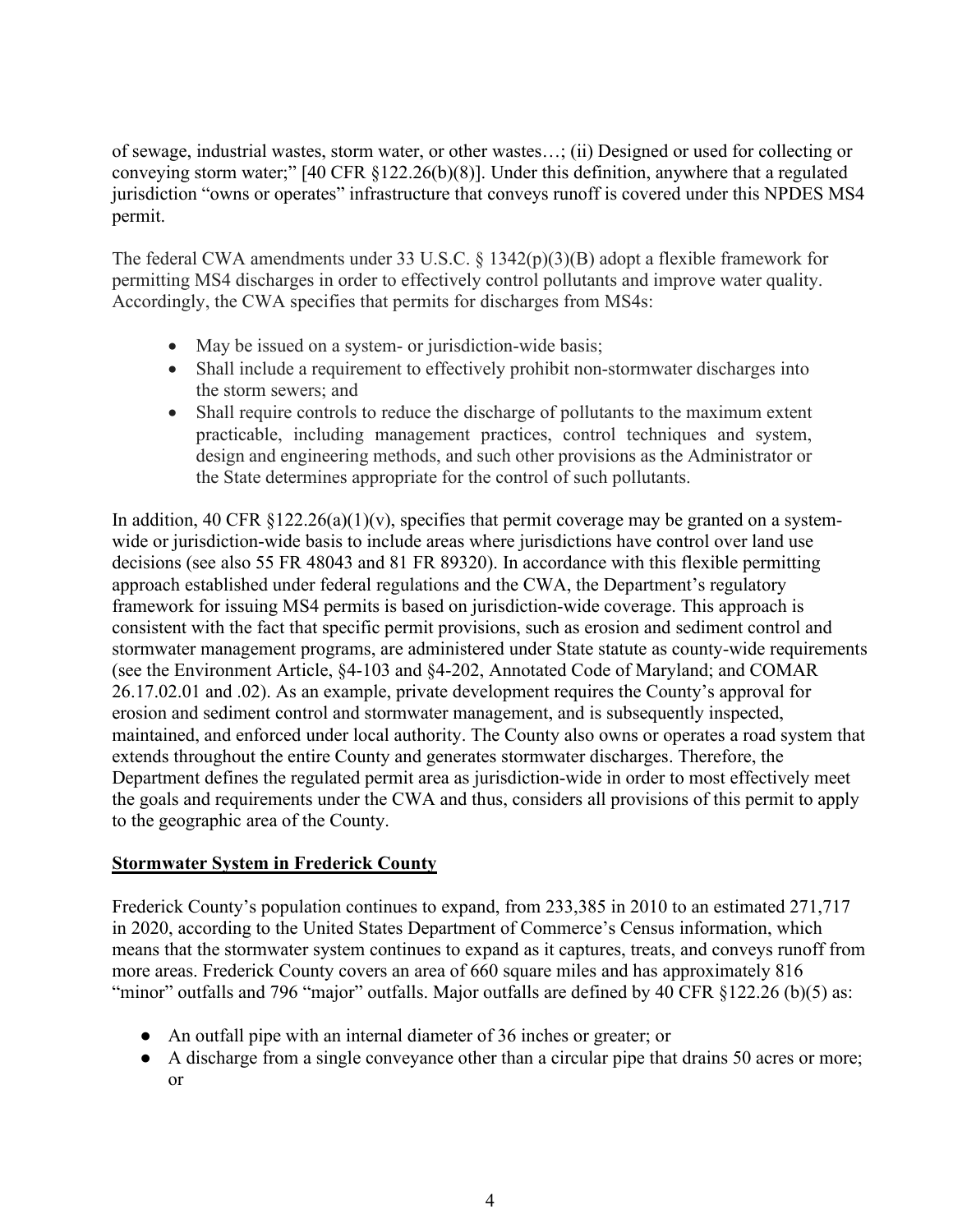● An outfall pipe with an internal diameter of 12 inches or greater that drains an area that includes land zoned for industrial use.

Stormwater from these outfalls is discharged into the Upper Potomac River Watershed basin, one of Maryland's ten major Chesapeake Bay tributary basins. Stream segments in these basins are impaired by sediments, nutrients, and bacteria. TMDLs have been approved and stormwater WLAs established for portions of the Double Pipe Creek, Catoctin Creek, the Potomac River, and the Upper and Lower Monocacy River. A WLA is that part of an impairing pollutant's total allowable discharge that is attributed to regulated point sources. The list of TMDLs and WLAs applicable to Frederick County is included as Appendix A of the permit. More information regarding approved TMDLs for Frederick County can be found at:

<mde.maryland.gov/programs/Water/TMDL/ApprovedFinalTMDLs/Pages/index.aspx>

#### **Maryland's NPDES Municipal Stormwater Permit Requirements**

The management, restoration, and monitoring programs required by this permit are designed to control stormwater discharges to the MEP. Public education and outreach, property management, and storm drain system IDDE programs reduce the input of pollutants to the County's storm drain systems. Erosion and sediment control and stormwater management programs control stormwater discharges from new and redevelopment through the implementation of BMPs. These management programs, integrated with stormwater restoration and monitoring, described in more detail below, provide a comprehensive and adaptive approach toward improving and restoring local water resources and the Chesapeake Bay.

In compliance with  $§402(p)(3)(B)(iii)$  of the CWA, MS4 permits must require stormwater controls to reduce the discharge of pollutants to the MEP and such other provisions as the Department determines appropriate for the control of such pollutants. Additionally, by regulation under 40 CFR §122.44, BMPs and programs implemented pursuant to this permit must be consistent with applicable stormwater WLAs developed under EPA established or approved TMDLs (see list of EPA approved TMDLs incorporated as Appendix A of the permit).

#### **Management Programs**

#### **Stormwater Management on New and Redevelopment**

This permit requires Frederick County to continue the implementation of a stormwater management program in accordance with the Environment Article, Title 4, Subtitle 2, Annotated Code of Maryland [\(www.lexisnexis.com/hottopics/mdcode/\)](http://www.lexisnexis.com/hottopics/mdcode/) and COMAR 26.17.02 [\(www.dsd.state.md.us/COMAR/subtitle\\_chapters/26\\_Chapters.aspx\)](www.dsd.state.md.us/comar/subtitle_chapters/26_Chapters.aspx) (see PART IV.D.1). The law and regulations require that ESD be used to the MEP to reduce runoff impacts associated with new and redevelopment (see PART IV.D.1.a). Maryland's stormwater regulations define ESD as "…using small-scale stormwater management practices, nonstructural techniques, and better site planning to mimic natural hydrologic runoff characteristics and minimize the impact of land development on water resources." Under this definition, ESD includes conserving natural features, minimizing impervious surfaces, slowing down runoff to promote infiltration and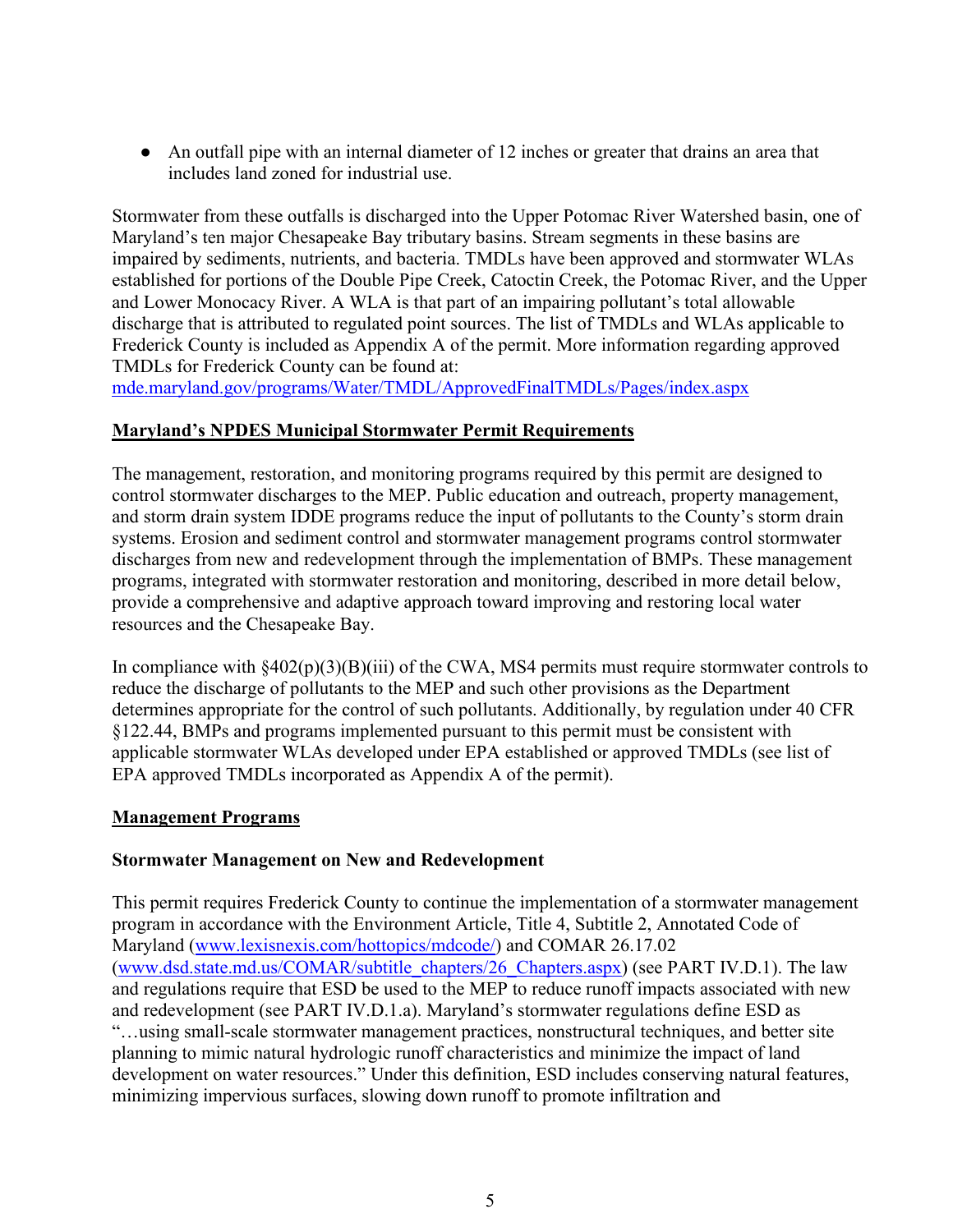evapotranspiration, and using other approved nonstructural practices or innovative technologies.

The criteria for sizing ESD practices are based on capturing and retaining enough rainfall so that the runoff leaving a site is reduced to a level equivalent to a wooded site in good condition. The goal is to provide enough treatment using ESD practices to meet groundwater recharge, water quality protection, and stream channel protection requirements by replicating woods in good condition for the 1-year, 24-hour rainfall event, or approximately 2.7 inches of rainfall over 24 hours. Managing the 1-year rainfall event on a site is equivalent to treating 98% of Maryland's average annual rainfall.

All jurisdictions in the State, including Frederick County, are required to maintain and implement a stormwater management ordinance that is in compliance with the requirements of Maryland's stormwater management program. These requirements include ensuring the proper construction and maintenance of all stormwater management features through timely inspections of new ESD practices and structural stormwater management facilities. Long-term maintenance of BMPs is ensured through triennial inspections of completed ESD treatment systems and structural facilities. Maintenance procedures, including triennial inspection policies, are described in COMAR 26.17.02.11 (see PART IV.D.1.b and PART IV.D.1.c).

By following the conditions in its approved stormwater management ordinance, including mimicking natural hydrologic runoff characteristics, designing new projects to meet the woods in good condition criteria, and implementing ESD to the MEP, the County will be in compliance with this permit condition and with the requirements under 40 CFR  $\S 122.26(d)(2)(iv)(2)$ . This includes post-construction stormwater management and also the Aligning for Growth strategy for new development described in "Maryland's Phase III Watershed Implementation Plan to Restore Chesapeake Bay by 2025" (Phase III WIP) that supports the Chesapeake Bay nutrient and sediment TMDLs.

### **Erosion and Sediment Control**

This permit requires Frederick County to implement an erosion and sediment control program in accordance with the Environment Article, Title 4, Subtitle 1, Annotated Code of Maryland [\(www.lexisnexis.com/hottopics/mdcode/\)](http://www.lexisnexis.com/hottopics/mdcode/) and COMAR 26.17.01 [\(www.dsd.state.md.us/COMAR/subtitle\\_chapters/26\\_Chapters.aspx\)](http://www.dsd.state.md.us/COMAR/subtitle_chapters/26_Chapters.aspx) (see PART IV.D.2). By reference, this requires the County to ensure that all projects disturbing more than 5,000 square feet or 100 cubic yards have an approved erosion and sediment control plan; regularly inspect all active projects; maintain an effective enforcement program; have procedures to respond to complaints and violations regarding erosion and sediment control issues; and to adopt grading and building ordinances necessary to carry out the regulatory requirements. The Department reviews Frederick County's program at least once every two years and has minimum standards for the design and content of erosion and sediment control plans. The incorporation of the State's program by reference in this permit is an administratively efficient way to ensure compliance with construction runoff control requirements under 40 CFR  $\S 122.26(d)(1)(v)$ . In addition, this supports the Aligning for Growth strategy for new development and redevelopment described in the Maryland Phase III WIP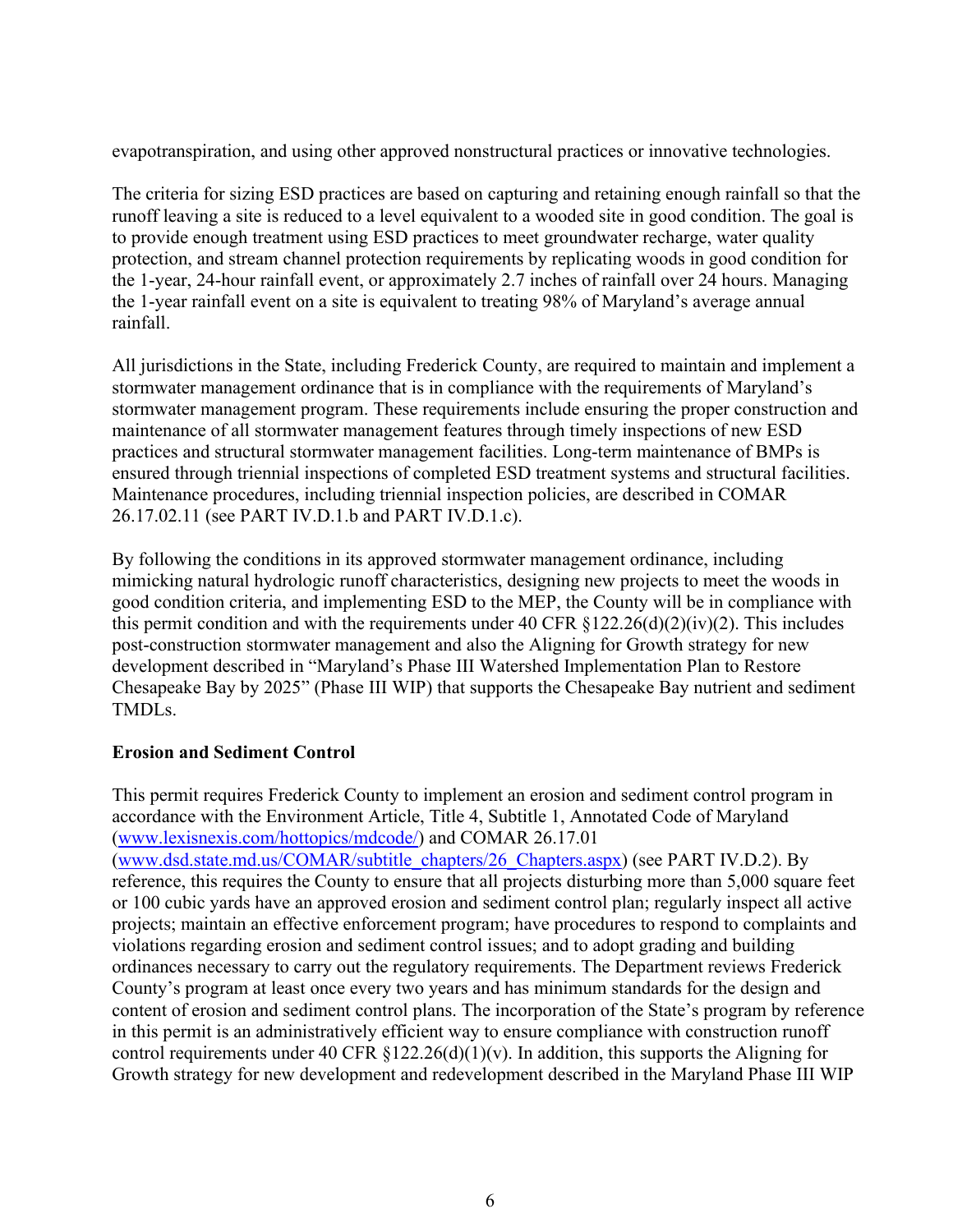that supports the Chesapeake Bay nutrient and sediment TMDL.

#### **Illicit Discharge Detection and Elimination**

This permit requires Frederick County to ensure that all non-stormwater discharges into, through, or from its storm sewer system, when found, are either issued a permit by the Department or eliminated. This is accomplished by maintaining a robust inspection and oversight program, including screening outfalls for dry weather discharges, conducting routine surveys of commercial and industrial areas, and maintaining the ability to take appropriate action when illicit discharges do occur (see PART IV.D.3). This permit creates four new requirements to advance Frederick County's success at finding and eliminating illicit discharges. These additional requirements represent an increase in effort under the reissued permit. First, Frederick County is required to review all outfalls in its jurisdiction to prioritize outfall screening locations based on the potential for polluted discharges. The process developed to prioritize outfall screenings must be submitted to the Department for review and approval. Second, the County must submit a plan and schedule for field screening prioritized outfalls for the Department's review and approval. The schedule must include screening a minimum of 100 storm drain outfalls each year to find and to eliminate any new polluted discharges. Each outfall having a dry weather discharge shall be sampled using a chemical test kit. Third, the County is required to maintain procedures for implementing the IDDE program, including investigating complaints and handling enforcement actions. Fourth, the permit includes an explicit requirement to maintain an ordinance under the IDDE program to ensure that the County has the authority to engage in enforcement actions to eliminate discovered illicit discharges. The goal of the enhanced requirements is to increase the number of illicit discharges discovered and eliminated each year. Finding and removing illicit discharges reduces pollutants from entering State waters and results in progress toward meeting State water quality standards and TMDLs.

#### **Property Management and Maintenance**

The County is required to ensure that a Notice of Intent be submitted and a pollution prevention plan developed for all County-owned facilities requiring coverage under the General Discharge Permit for Stormwater Associated with Industrial Activities (see PART IV.D.4.a). For other County-owned properties, this MS4 permit requires the County to develop and implement a good housekeeping plan where the following activities are performed: maintenance or storage of vehicles or equipment; storage of fertilizers, pesticides, landscaping materials, hazardous materials; or any other materials in a position likely to pollute stormwater runoff. These plans include an assessment of the property, focusing on activities that may contaminate stormwater runoff, and the implementation of pollution prevention measures and stormwater BMPs to eliminate or treat any non-stormwater discharges (see PART IV.D.4.b).

This permit expands the requirements of the winter weather management program to reduce the amount of chlorides (deicing salts) entering the stormwater system, a pollutant of emerging concern (see PART IV.D.4.d). The permit requires the County to reduce the use of deicing and anti-icing materials by several methods, including: tracking and reporting of material used; tracking snow amounts; staff training; public education; and evaluation of new equipment technology and methods. Annual staff training shall include operation and proper calibration of snow removal equipment;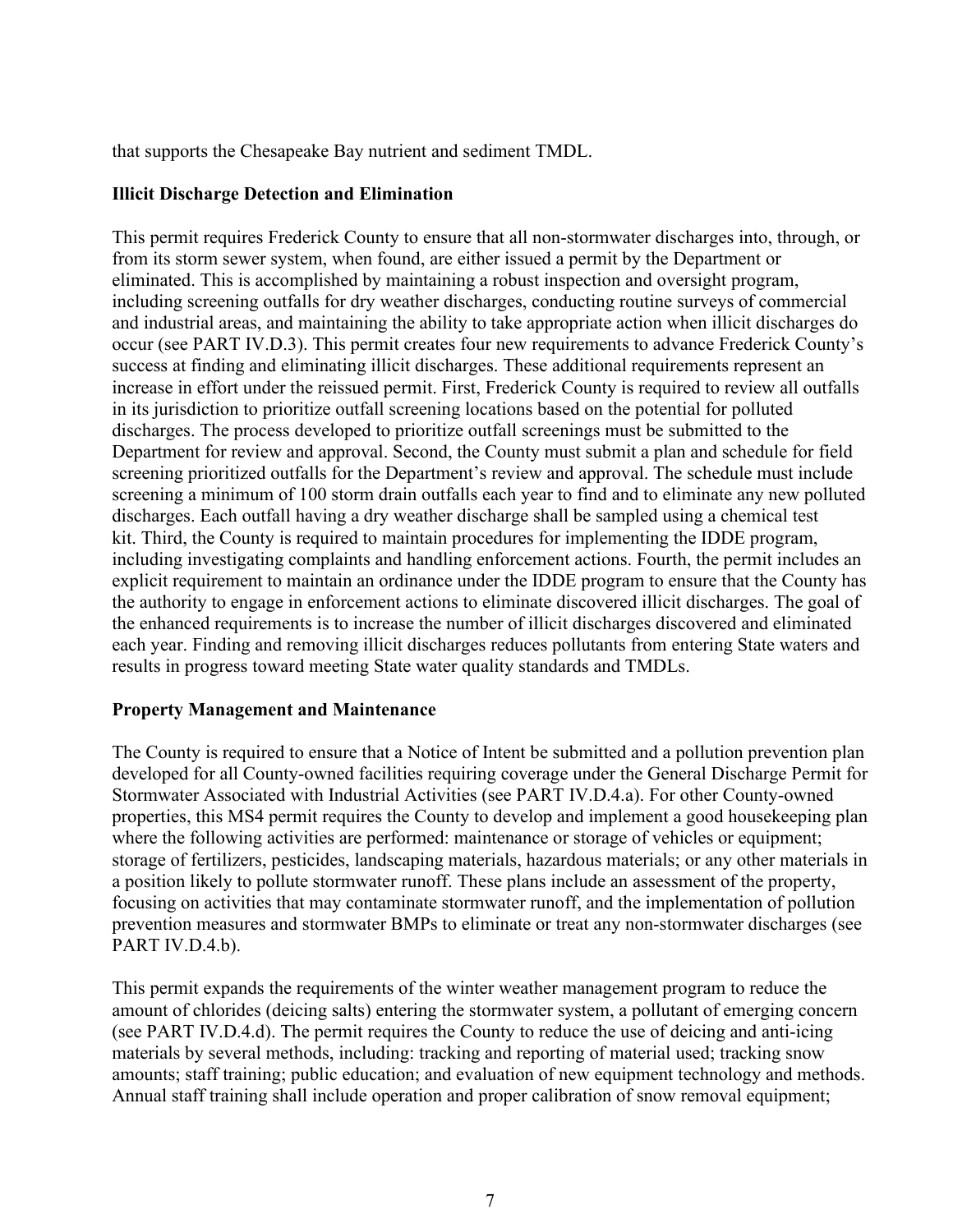knowledge and management of deicing and anti-icing materials; and how to improve winter weather management based on information collected during the winter season. The program shall be modeled on the winter weather management program of the Maryland Department of Transportation, State Highway Administration, as described in its annual document, *Maryland Statewide Salt Management Plan, 2020/2021*, or subsequent versions thereof.

This permit further requires the County to continue its efforts to reduce pollutants associated with the maintenance of County properties. Inlet cleaning, street sweeping, and litter pickup programs are all activities currently undertaken by Frederick County along its roadways. Inlet cleaning and street sweeping shall continue annually in the amounts outlined in Appendix B of the permit, as applicable. Appendix B will be updated annually as required in PART IV.E.8.a. Additionally, the County is required to reduce the use of pesticides, herbicides, and fertilizers along roadways and on Countyowned properties (see PART IV.D.4.c of the proposed permit).

Frederick County is not subject to any trash TMDLs. However, this permit requires a county-wide public education program (see below) to support and implement strategies to reduce trash (e.g., litter and floatables) including through recycling (see PART IV.D.5.c.) This permit requires the County to evaluate current trash and litter control efforts; develop strategies to reduce trash, floatables, and debris in all of its watersheds; and provide public education to aid these efforts (see PART IV.D.5). The permit also requires the County to continue to remove from or prevent from entering its storm drain system 16.6 tons of trash in the first year of the permit (see PART IV.D.4.e). This amount, which is based on the County's efforts in the prior permit, may be updated annually in accordance with PART IV.E.8.a of the permit.

### **Public Education and Public Outreach**

Frederick County implements a diverse public education and outreach program that focuses on pollution prevention and includes participation in numerous public and community events to disseminate information regarding pollution prevention. The permit requires the County to implement a program that includes information about, at a minimum, the specific topics (e.g., water conservation, residential stormwater management implementation and maintenance, litter reduction, pet waste management) related to stormwater management and water quality listed in the permit (see PART IV.D.5). The County shall provide this information through outreach efforts best suited to the target audiences and must also maintain and promote a website containing locally relevant stormwater management information (see PART IV.D.5.a). This permit also requires the County to conduct a minimum of 25 outreach efforts each year. This amount, which is based on prior permit performance, may include the distribution of printed or electronic materials, targeted workshops on stormwater management, or displays in public areas. Events should be tailored to local efforts and the Department strongly encourages the development of outreach strategies directed at underserved and underrepresented parts of the County. The Department's review of these programs will consider access to materials produced, timing, language, and participation by the diverse communities in the County. The County is further required to maintain a complaint hotline for residents to report suspected illicit discharges, illegal dumping, and spills (see PART IV.D.5.b). Public education is a necessary component of successful TMDL restoration.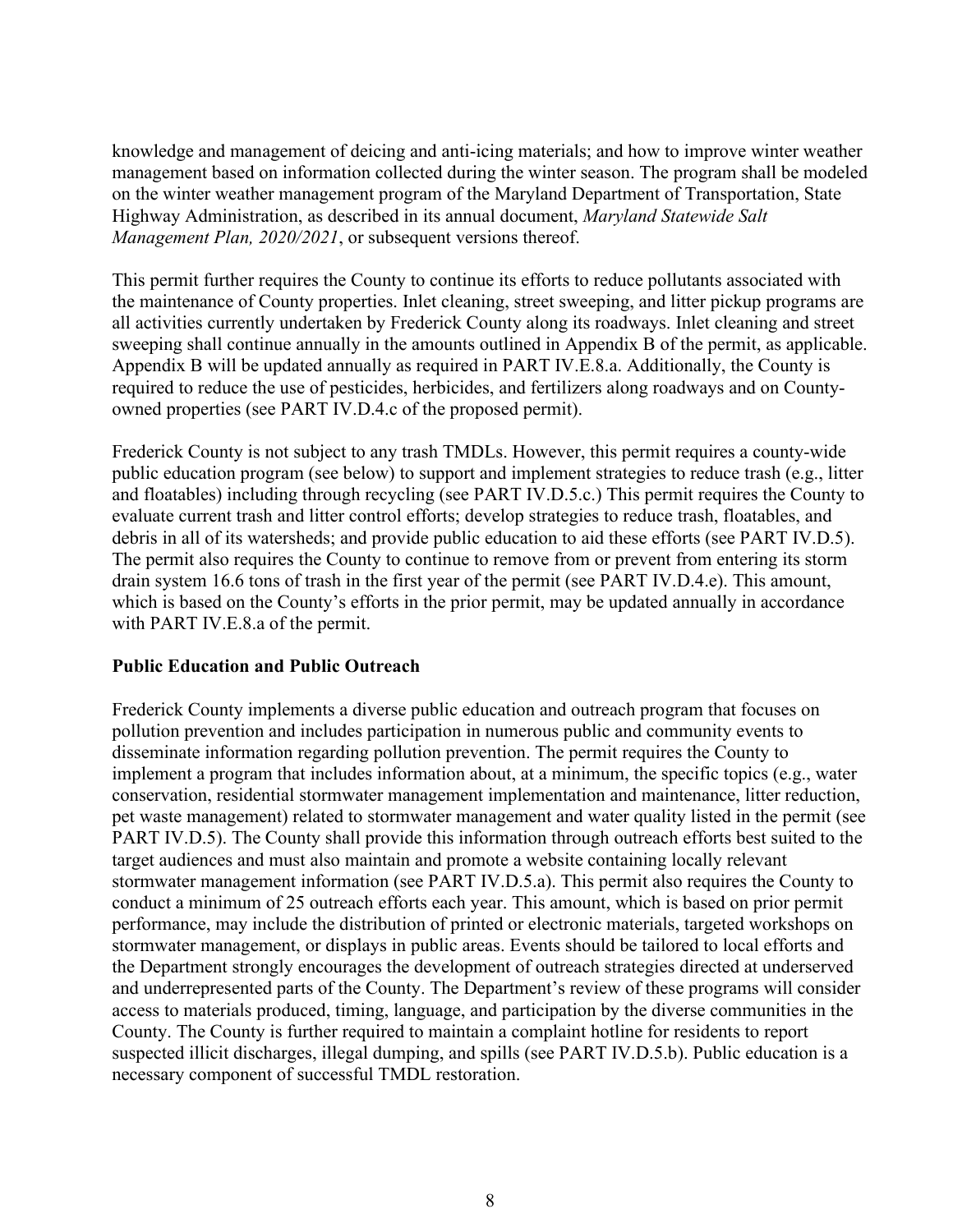### **Stormwater Restoration for TMDL WLAs**

MS4 permits must require stormwater controls to reduce the discharge of pollutants to the MEP and such other provisions as the Department determines appropriate for the control of such pollutants. Additionally, BMPs and programs implemented pursuant to this permit must be consistent with applicable stormwater WLAs developed under EPA established or approved TMDLs (see PART IV.E).

Under the previous permit, Frederick County conducted a systematic assessment of water quality for each watershed within its jurisdiction to identify sources of pollutants in stormwater runoff and link them to specific water quality impacts. These watershed assessments included detailed water quality analyses, identified opportunities for water quality improvement, and were used as the basis for developing and implementing restoration plans to control stormwater discharges. As a result of these assessments, the County developed implementation plans for each TMDL to be subsequently approved by the Department and annual updates must be provided under this permit (see PART IV.F.1). Where additional information is still needed for the Department's approval of any of the County's TMDL implementation plans, there is a requirement to provide this information in year one of the permit.

When new TMDLs are established or approved, Frederick County is required by this permit to include strategies to meet these TMDLs by proposing a TMDL implementation plan and submitting this plan to the Department for review within one year of EPA's establishment or approval of the TMDL. This permit also requires the County to document the annual progress for all Chesapeake Bay and local TMDL implementation plans, approved by the Department, through monitoring and modeling of estimated net change in pollutant loads. Over the permit term, Frederick County must evaluate and update the benchmarks and specific stormwater BMPs that need to be implemented, in an iterative and ongoing process to ensure that water quality targets and WLAs are met (see PART IV.F.2 and PART IV.F.3). Documentation of this process shall be reported in the TMDL plan.

This permit incorporates a list of BMPs the County is required to complete in Year 1 of the permit. The BMPs in the County's Year 1 BMP Portfolio (Appendix B of the permit) are linked to the Countywide Stormwater TMDL Implementation Plan. As part of each year's annual report, the County will propose a new list of BMPs to be implemented in the following year (see PART IV.E.8.a and PART IV.F.3.c).

### **Impervious Acre Restoration**

The Department uses an impervious acre restoration metric as a surrogate for measuring progress toward all nutrient and sediment-related TMDLs. Impervious acre restoration represents direct or equivalent stormwater runoff treatment to the MEP. Upland stormwater BMPs, implemented according to the criteria described in Chapters 3 and 5 of the 2000 Maryland Stormwater Design Manual (Manual), provide direct impervious area treatment, removing pollutants in runoff associated with these impervious areas. An equivalent impervious acre (EIA) credit has been developed for alternative BMPs such as street sweeping, tree planting, stream restoration, and the elimination of discovered nutrient discharges from grey infrastructure, among other approved practices. The EIA is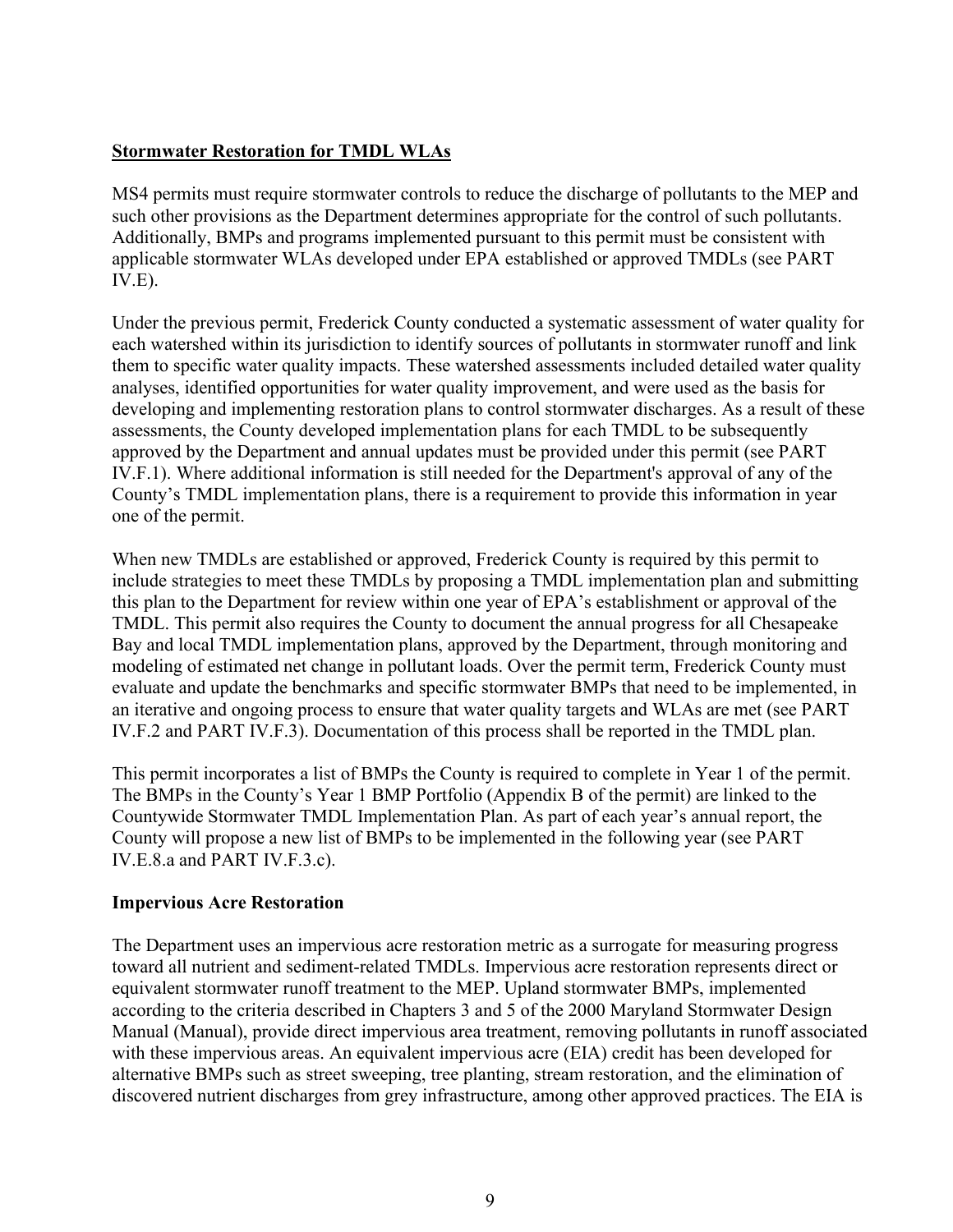based on reducing urban pollutant loads until they mimic the runoff from forest land cover. In addition, progress toward each specific TMDL WLA is reported by the County as part of the annual report in the Countywide Stormwater TMDL Implementation Plan (see PART IV.F).

#### **Impervious Acre Accounting**

In the 2021 Accounting Guidance, the Department provides updated information on how to calculate and report impervious area restoration and pollutant load reductions. The 2021 Accounting Guidance incorporates the Phase 6 Chesapeake Bay Watershed Model, new and updated BMPs approved by the CBP expert panels, an expansion of BMPs that also provide multiple benefits (e.g., increased climate resiliency and green infrastructure credits), and nutrient trading options. The nutrient load reductions for these BMP options are consistent with those used in Maryland's Phase III WIP and the resulting 2025 nutrient load targets. The 2021 Accounting Guidance was developed with the contributions of environmental non-governmental organizations, MS4 jurisdictions, State agencies, and EPA, and supersedes the 2014 Accounting Guidance.

Frederick County may acquire Nutrient Credits for Total Nitrogen (TN), Total Phosphorus (TP), and Total Suspended Solids (TSS) in accordance with COMAR 26.08.11 to meet its impervious acre restoration requirement in PART IV.E.5 of this permit. For acquiring Nutrient Credits in place of impervious acre restoration, an equivalent impervious acre is based on reducing 18.08 pounds of TN, 2.23 pounds of TP, and 8,046 pounds of TSS. These values reflect the difference in pollutant unit loads between aggregate impervious (i.e., impervious road and non-road surfaces) and the statewide average true forest land covers as estimated by the Phase 6 Chesapeake Bay Watershed Model.

To meet the restoration requirements of the previous permit, Frederick County acquired 708.1 impervious acre credits through nutrient trading. The nutrient credits acquired by Frederick County under its previous permit term as equivalent impervious acres that have not been replaced with stormwater management BMPs, programmatic initiatives, or alternative control practices prior to the date of permit issuance will need to be replaced with stormwater management practices. Specifically, the County must replace the 708.1 impervious acre credits by the expiration date of the permit. The County also used annual alternative control practices to restore 61.9 acres to meet the previous permit's restoration requirements. The County is required to either: a) continue these practices at the same level of implementation, b) replace these practices with 378.6 acres of restoration using stormwater management BMPs, programmatic initiatives, or alternative control practices, or c) a combination of a and b.

The Department developed an MEP analysis methodology with a set of metrics to assist Frederick County in determining what level of restoration activity is achievable. The Department developed the MEP analysis methodology with input from the University of Maryland's Environmental Finance Center, which provided important national background, research, and recommendations. The MEP analysis methodology took into consideration Frederick County's financial and physical capacities and limitations for implementing a comprehensive suite of restoration BMPs and stormwater management programs toward meeting the Chesapeake Bay TMDL. For example, included was a fiscal analysis incorporating median household income (MHI), willingness to pay, socioeconomic considerations, and the cost of operations and maintenance. Also included was a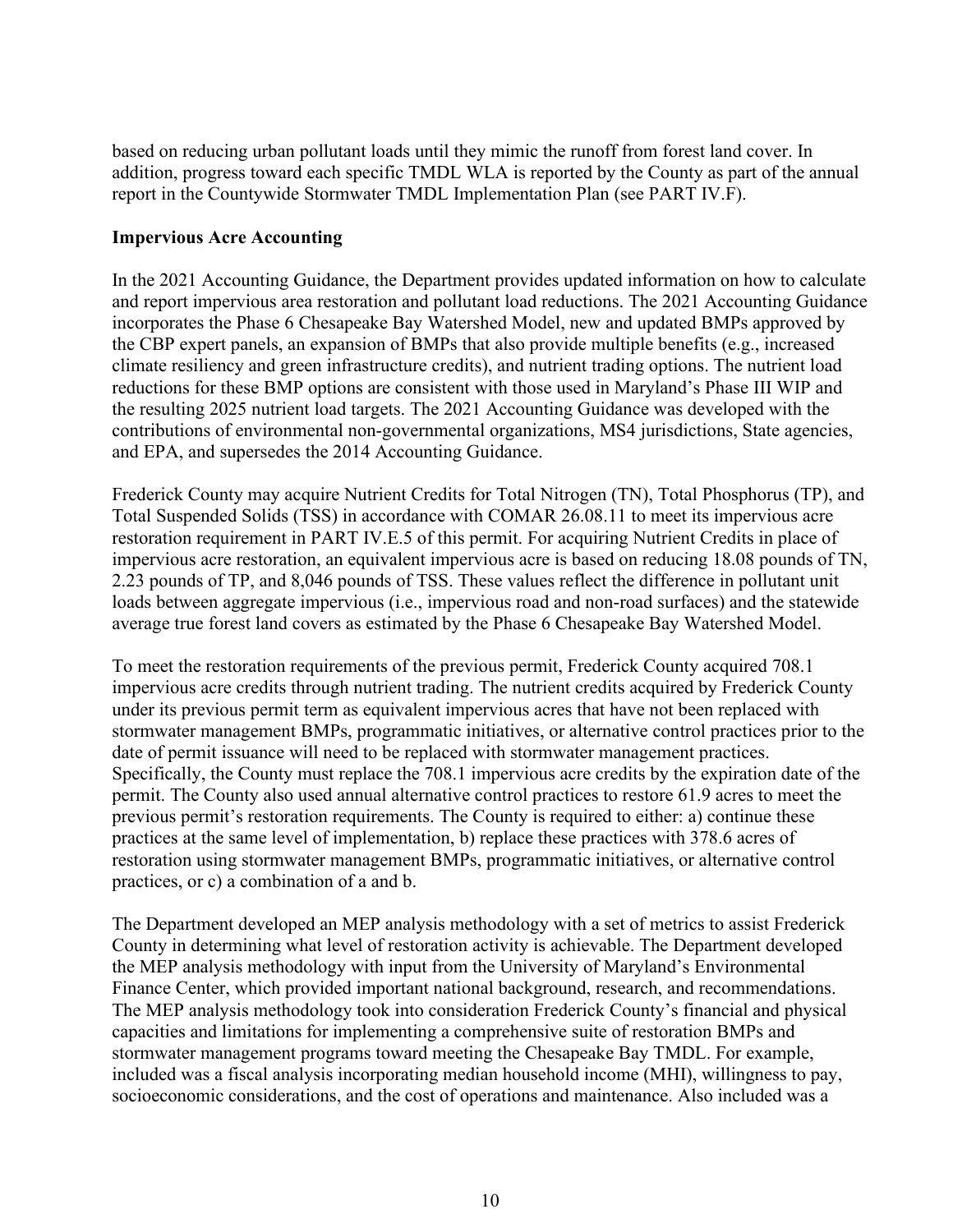physical capacity analysis incorporating limitations and constraints on project scheduling, the procurement process and its impact on timing, the budget approval process, and the availability of qualified contractors. Considering the fiscal and physical capacity, the County generated a list of restoration BMPs and programs (i.e., BMP Portfolio) for implementation under this permit term.

The BMP Portfolio along with a justification narrative was submitted to inform the Department's determination as to the level of effort required for the County to meet the MEP standard. Based on discussions with the County regarding the justification narrative and BMP Portfolio that proposed 934 impervious acres, and comparison with the pace of past restoration trends, the Department determined that additional restoration is achievable. Specifically, the Department concluded that green infrastructure and climate resiliency incentives can be implemented, along with other new BMPs included in the 2021 Guidance (e.g., urban soil restoration, floating treatment wetlands, riparian buffers, and conservation of forests). Additionally, the County has a wastewater treatment facility that may be used to generate nutrient credits. These credits may be applied through the State's Water Quality Trading Program (WQT) to address nutrient reduction and impervious surface restoration goals. Therefore, the Department increased the restoration required for this permit term to 1,027 impervious acres recognizing these unrealized opportunities for credits based on the 2021 Accounting Guidance. Frederick County has the option to trade nutrient credits to meet its restoration requirement. However, the maximum allowable credits obtained from trades with wastewater treatment plants cannot exceed 10% of the County's Portfolio (i.e., 934 acres) plus any additional acres added by the Department (i.e., 93 acres) for a total of 187 acres.

Frederick County has continued to implement restoration projects since completing the requirements of the previous permit. The impervious acres restored through these efforts will be considered toward meeting the requirements found in this permit. To ensure a steady rate of progress during the permit term, cumulative benchmarks are included in the permit in the Stormwater Restoration section in Table 1 (see PART IV.E.7). The cumulative benchmarks were developed by using the information presented in the County's BMP Portfolio and adjusting the cumulative percentages so that implementation would progress to restore 1,027 impervious acres by the end of the permit term. Frederick County's restoration requirement is more than the two percent per year Phase III WIP restoration goal by 36 impervious acres, advancing the achievement of all Phase I medium MS4 permittees to cumulatively exceed the two percent per year Phase III WIP restoration goal.

Frederick County will provide continual outreach to the public regarding the development of new TMDL stormwater implementation plans (see PART IV.F.4). This permit requires the County to provide notice of its procedures for the public to obtain information and offer comment on the assessments and plans for new TMDLs. A minimum 30-day comment period is required prior to finalizing any assessments or plans, as well as a summary in annual reports of how the County addressed or will address any material comment received from the public (see PART IV.F.4).

#### **Progress Toward Nutrient and Sediment TMDL WLAs**

The impervious acre restoration requirements and associated pollutant reductions described in Frederick County's MS4 permit are consistent with the Phase III WIP, and with local TMDL implementation plans. According to the Phase III WIP, "[r]ecent MS4 implementation and trend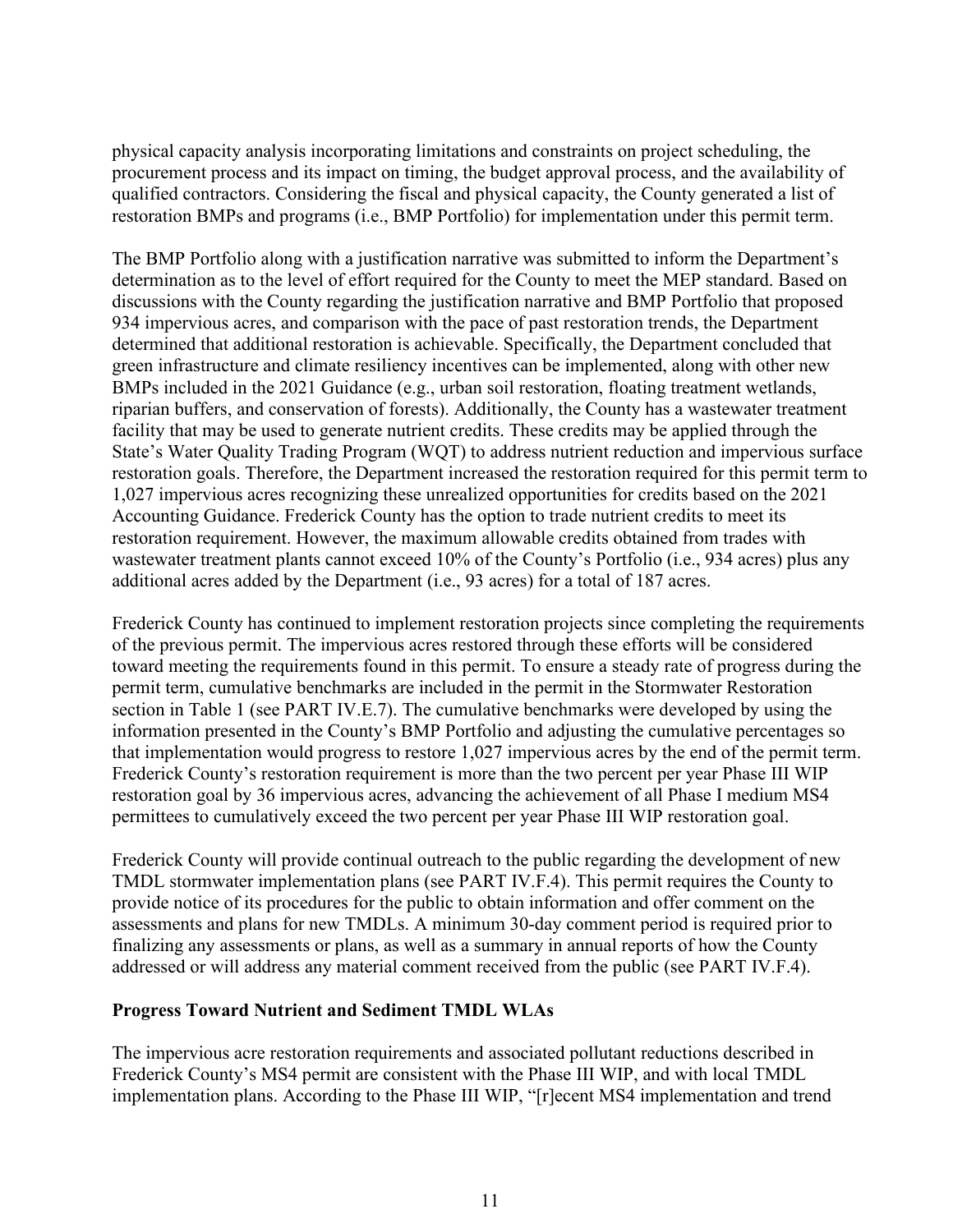analysis indicates" that in aggregate Phase I MS4s "should be capable of annually restoring two percent of their impervious surface areas that currently have little or no stormwater treatment". This level of implementation was then used to estimate nutrient pollutant load reductions for Frederick County and the State's other Phase I medium MS4s. The Department's decision to require the restoration of 1,027 impervious acres in this permit (see PART IV.E.3) incorporates the need to be consistent with the Phase III WIP and make significant and continued progress toward achieving the Chesapeake Bay's WLAs as well as local nutrient and sediment TMDLs.

#### **Bacteria TMDL WLAs**

With respect to bacteria TMDLs, the implementation of WLAs is best addressed by eliminating bacteria at its source. Monitoring is necessary to identify the specific sources of bacteria in a watershed. To accomplish this, Frederick County is required to perform bacteria trend monitoring for wildlife and domestic animal sources throughout its jurisdiction under this permit (PART IV.G.2.b.ii). Additionally, IDDE permit conditions require the screening of outfalls for dry weather flows (PART IV.D.3.b) to identify illicit discharges, including sanitary sewer contributions that may contain bacteria from human sources. The Department has determined that the combination of these two required monitoring and screening programs are adequate to ensure progress toward implementation of all relevant bacteria WLAs within the County for this permit term.

#### **Assessment of Controls**

### **BMP Effectiveness Monitoring**

The Chesapeake Bay Program partnership has determined that intensive monitoring on a small watershed scale where restoration efforts are being implemented is necessary to inform successful adaptive management. To support this initiative, Frederick County's permit requires one of two monitoring options (see PART IV.G.1.a). If the County chooses, it may continue intensive monitoring and build upon past monitoring efforts at the Peter Pan Run watershed. Alternatively, the County may choose and submit for approval a new location to assess the effects of a BMP installed for restoration. This option requires chemical, biological, and physical monitoring be used to assess small watershed restoration efforts, document BMP effectiveness and PCB monitoring, and calibrate water quality models. The *2021 MS4 Monitoring Guidelines: BMP Effectiveness and Watershed Assessments* (hereafter 2021 Monitoring Guidelines) provides technical information on the implementation of an acceptable monitoring program. The minimum criteria for chemical, biological, and physical monitoring are as follows:

Chemical Monitoring: Eight storm events shall be monitored per year in the selected watershed (see PART IV.G.1.b.i). Discrete samples of stormwater flow representative of each storm event shall be collected at the monitoring stations for developing event mean concentrations (EMC) for the following pollutants:

Biochemical Oxygen Demand (BOD<sub>5</sub>) or Total Organic Carbon (TOC) Total Nitrogen (TN)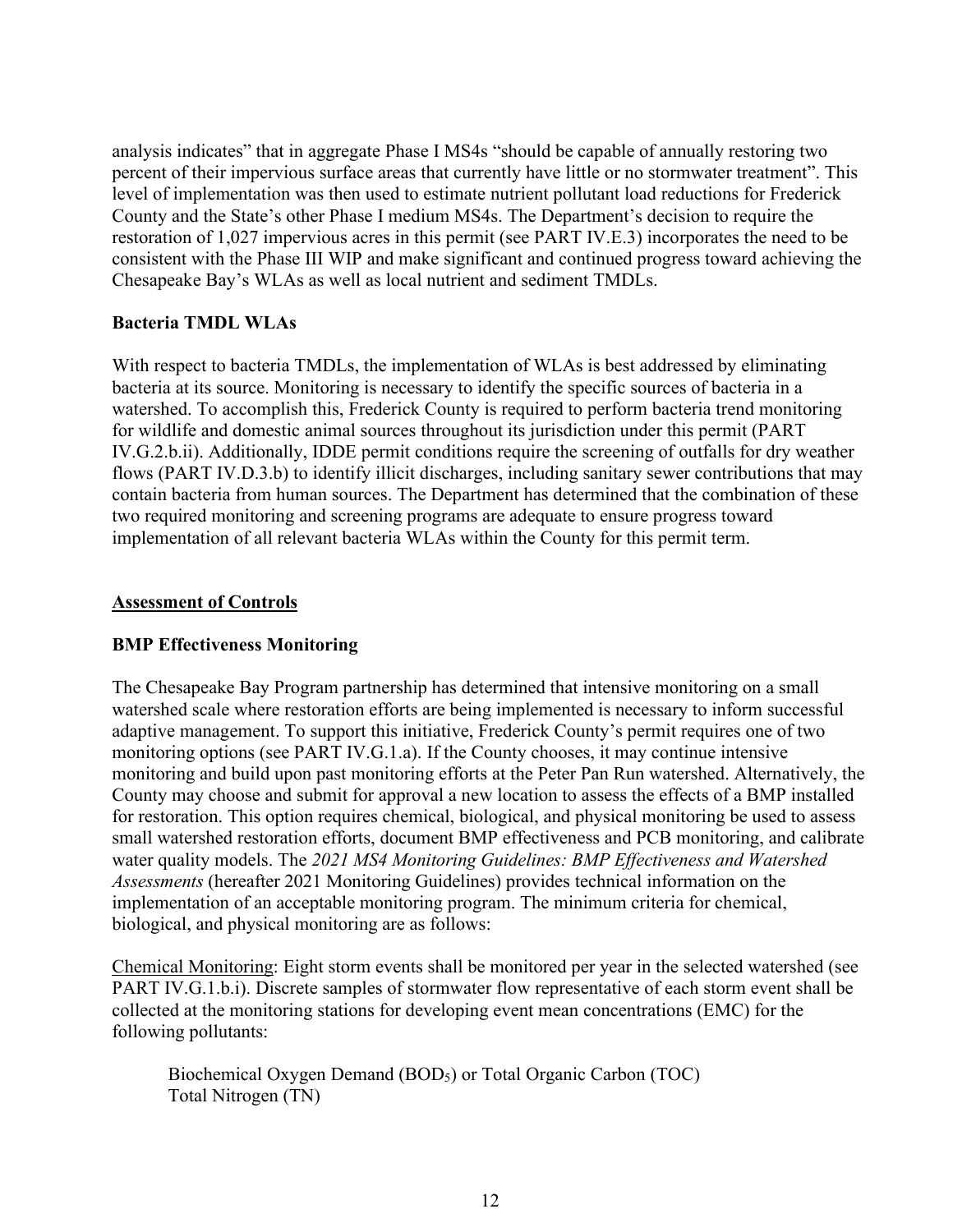Nitrate plus Nitrite Total Ammonia (sewer signal) Total Suspended Solids *E. coli* or *Enterococcus*  Total Phosphorus Orthophosphate Chloride

Continuous measurements are also required for temperature, pH, discharge (flow), turbidity, and conductivity. Several parameters included in previous permits (e.g., copper, zinc) have been removed because their detection rates and concentrations are low, and there are no local TMDLs for these parameters.

Biological Monitoring: Benthic macroinvertebrate samples are required to be gathered each spring for gauging the biological response to stormwater discharges. A stream habitat assessment is also required using techniques defined by the EPA using Rapid Bioassessment Protocols (RBP), Maryland Biological Stream Survey (MBSS), or other similar method approved by the Department (see PART IV.G.1.b.ii).

Physical Monitoring: A geomorphologic stream assessment is required and includes an annual comparison of permanently monumented stream channel cross-sections and the stream profile. A hydrologic and/or hydraulic model is required in the fourth year of the permit to analyze the effects of rainfall; discharge rates; stage; and, if necessary, continuous flow on channel geometry (see PART IV.G.1.b.iii).

Continuous Flow Measurements: Flow measurements are required at the monitoring locations and will be used to estimate annual and seasonal pollutant loads and reductions, and for the calibration of watershed assessment models. Additionally, the County is required to provide a combined analysis of the chemical, biological, and physical monitoring results for the approved watershed (see PART IV.G.1.b.iv).

The County alternatively may choose to collaborate with the Department in a Pooled Monitoring Advisory Committee (PMAC) administered by the Chesapeake Bay Trust. The committee will determine criteria for research proposals that address key questions pertaining to the cumulative impacts of watershed restoration and the effectiveness of specific restoration practices. All PMAC participants will determine monitoring needs, select appropriate studies, and contribute funding for specific projects that address permit requirements related to BMP effectiveness monitoring in a small watershed.

### **County Watershed Assessment Monitoring**

The County is also required to select one of two available strategies for county-wide watershed assessment and trend monitoring (see PART IV.G.2.). The County may choose to submit a comprehensive trend monitoring plan related to stream biology and habitat, bacteria, and chlorides. This includes monitoring biota, habitat assessment, and bacteria (*E. coli*, *Enterococcus*, or fecal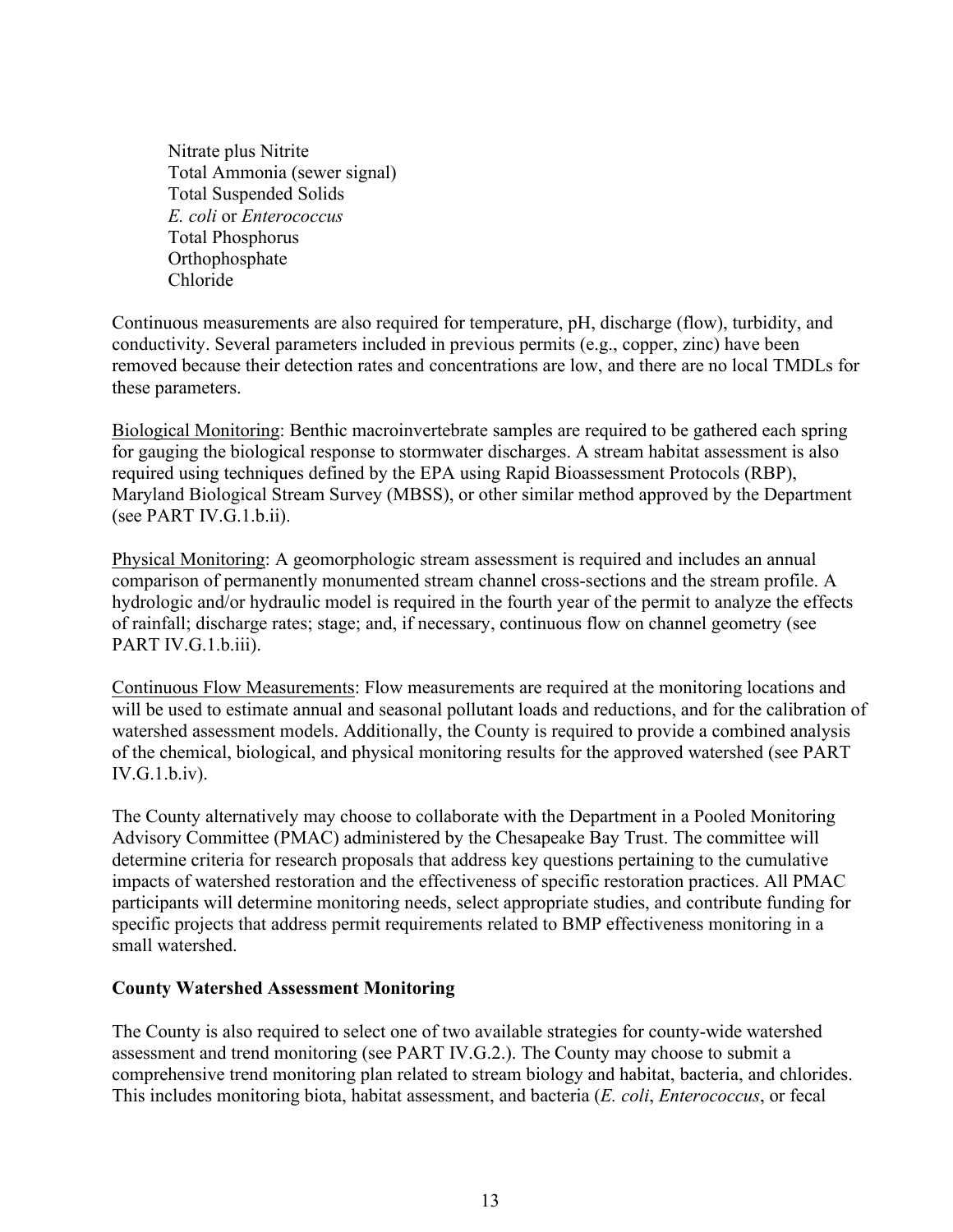coliform), and an assessment of chloride by measuring conductivity as a surrogate. Alternatively, the County may choose to accomplish this requirement through participation in the PMAC with an annual monetary contribution.

### **Special Programmatic Conditions**

Frederick County is required to offset any additional loads through Maryland's Aligning for Growth policies and procedures as articulated through Chesapeake Bay milestone achievement. Frederick County shall reflect these policies, programs, and implementation as part of its net WLA accounting. The County will further continue to work toward the completion of the State's Water Resources Element as required by the Maryland Economic Growth, Resource Protection and Planning Act of 1992 (Article 66B, Annotated Code of Maryland). The projects and programs proposed under this permit, as well as those implemented during the County's previous stormwater permits and as part of the other State and local regulations all work toward meeting these conditions (see PART VI).

# **Enforcement and Penalties**

This permit regulates the discharge of stormwater into, through, or from Frederick County's municipal separate storm sewer system. It also requires the County to take all reasonable steps to minimize or prevent discharges that are in violation of permit conditions (see PART VII). Failure to comply with a permit is a violation of the CWA and is grounds for enforcement action; penalty assessment; permit termination, revocation, or modification; or denial of a permit renewal application (see PART VI.D).

EPA affirmed in the preamble to its Municipal Separate Storm Sewer System Phase II Stormwater Rule (FR Vol. 64, No. 235, 68731) that water quality-based controls, which are implemented through the iterative process defined herein as the terms and conditions of the County's permit, are appropriate for the control of the discharge of pollutants into, through, or from the County's municipal separate storm sewer system and will result in reasonable progress toward attainment of water quality standards for this permit term. Successive iterations of the mix of BMPs and measurable goals will be driven by the objective of ensuring maintenance of water quality standards.

# **Public Review and Participation Opportunities**

Upon advertisement, the Tentative Determination will be available on the Department's website at:

### mde.maryland.gov/programs/Water/StormwaterManagementProgram/Pages/storm\_gen\_permit.aspx

Hard copies of the draft permit may also be procured at a cost of \$0.36 per page. Written requests for copies should be directed to Raymond P. Bahr, Maryland Department of the Environment, Water and Science Administration, Stormwater, Dam Safety, and Flood Management Program, 1800 Washington Boulevard, Ste. 440, Baltimore, Maryland 21230-1708. Additional information on stormwater management in Maryland can also be found on the Department's website or by calling the Stormwater, Dam Safety, and Flood Management Program at 410-537-3543 or 1-800-633-6101.